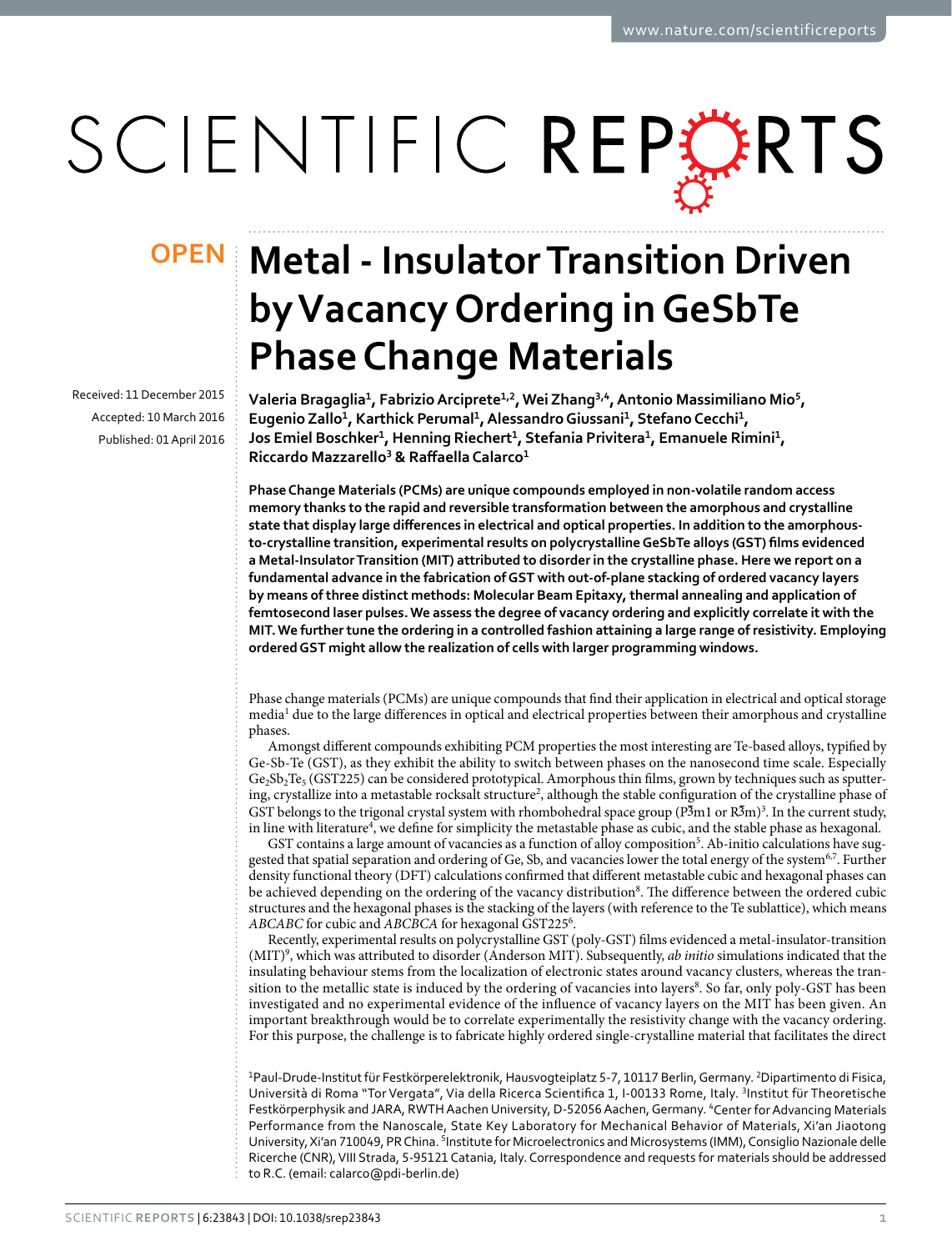

<span id="page-1-0"></span>

experimental observation of the vacancy layers. In addition, such material will make it possible to control the MIT transition by finely tuning the disorder in the material.

Growth of epitaxial GST alloys via molecular beam epitaxy (MBE) has recently been demonstrated and carried out on different substrates and orientations to obtain films with a single out-of-plane crystalline orientation<sup>[10,](#page-5-9)11</sup>.

Here we present a fundamental advance in the fabrication of PCMs through MBE resulting in as-deposited single-crystalline GST with out-of-plane stacking of vacancy layers (VLs). Single-crystalline, highly-ordered GST is also obtained-through annealing treatment and via fs pulse laser crystallization of amorphous GST (a-GST) deposited on a crystalline substrate, which acts as a template for the crystallization. Most interestingly, the possibility to tune the degree of vacancy ordering, combined with low temperature transport measurements, allows us to correlate the ordering degree in GST with the MIT.

## **Results and Discussion**

We first focus on the structural characteristics of highly textured GST with optimized stacking. In [Fig. 1\(a\)](#page-1-0) we present the XRD profile (symmetric  $\omega$ -2 $\vartheta$  scans along the [00.1] direction) of a GST sample. Peaks at  $Q_z = 2.00$ , 4.01 Å<sup>−1</sup> are attributed to the Si substrate while two narrow (Q<sub>z</sub> = 1.81, 3.61 Å<sup>−1</sup>) peaks are ascribed to the GST epilayer. The latter are multiple order Bragg reflections of the GST epilayer corresponding to the (00.15) and (00.30) planes respectively. Note that we describe the GST unit cell with hexagonal axes, for more details see Supplementary Information (SI)-XRD simulations. Interestingly, three additional broader peaks ( $Q_z$  = 1.44, 3.27, 4.00Å<sup>−</sup><sup>1</sup> ) appear, which are not Bragg reflections of the GST unit cell (not integer order reflections of the first peak). Analysis of peak position and intensities excludes phase separation, atomic segregation or other crystallographic orientations. The effect of strain is not the cause of such peaks either (see SI Figure S1). GST was also grown on almost lattice matched InAs with (001) and (111) orientations to discard effects related to mismatch and crystal orientation (see SI Figure S2). Therefore, the appearance of such peaks indicates the presence of occupational modulation of the individual Ge, Sb atoms or vacancies in the Ge/Sb sublattice, for instance, along the [00.1] direction.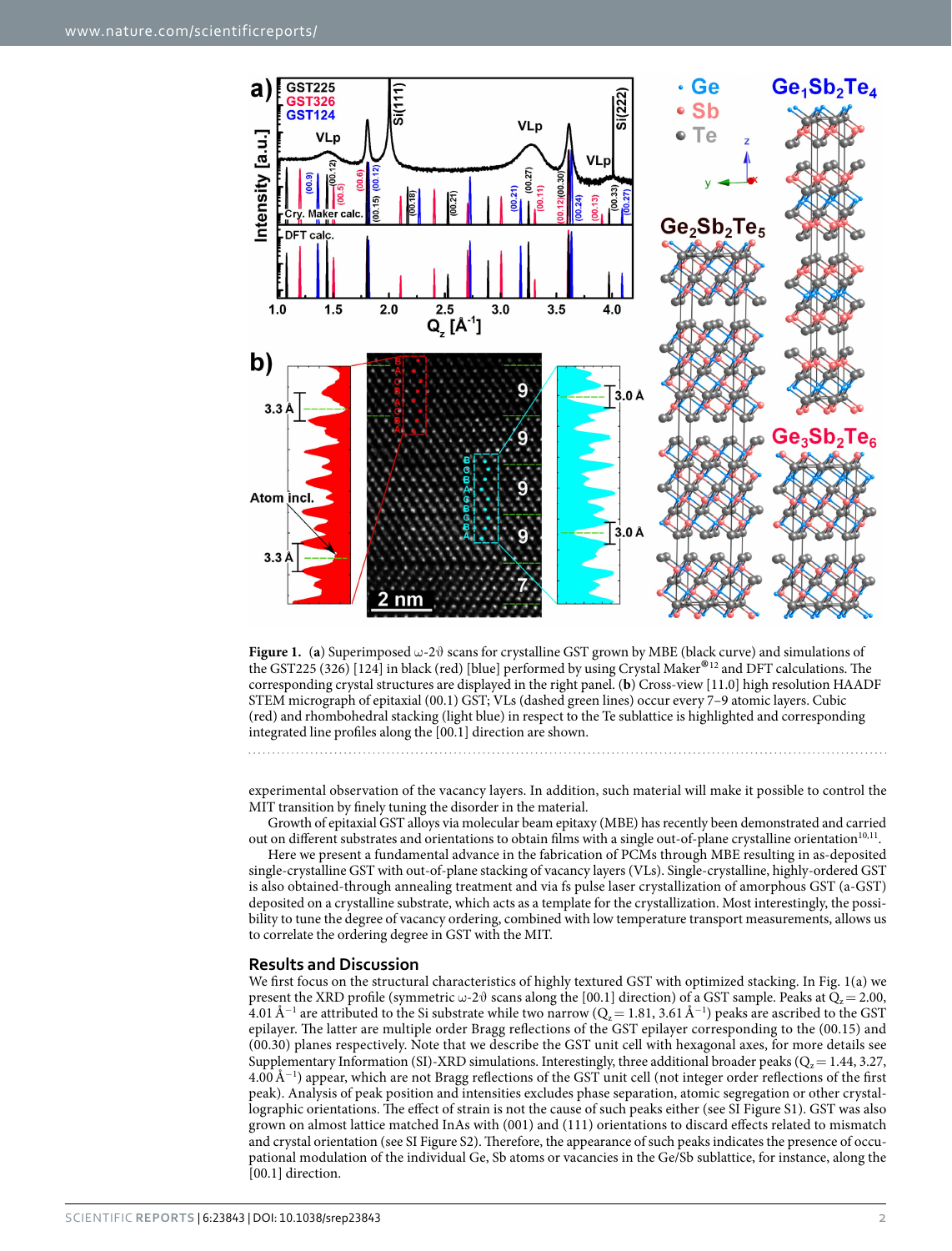To clarify this point, we carried out a series of simulations of the XRD data by using the Cystal Maker® and Crystal Diffract<sup>®</sup> software packages<sup>12</sup>. Symmetric  $\omega$ -2 $\vartheta$  scans along the [00.1] direction were calculated. Starting from the cubic phase, several model structures were considered, differing in the distribution and ordering of the vacancies (see SI for more details). [Figure 1\(a\)](#page-1-0) shows the simulated XRD profile for the model structures displayed on the right side of the panel, where perfectly ordered distributions of vacancies were introduced to simulate the formation of fully depleted VLs for the phases 225, 326 and 124 of GST, as in the structures proposed by Da Silva *et al.*[6](#page-5-5) . The VLs generate a superstructure from which additional maxima in the simulated XRD profile emerge, henceforth called vacancy layer peaks (VLp). The reflections at  $Q_z$  = 1.44, 3.27, and 4.00 Å<sup>−1</sup> in the GST experimental profile (black curve in [Fig. 1\(a\)](#page-1-0)), can be identified as the reflections (00.12), (00.27) and (00.33) in hexagonal notation, respectively, of GST225; they can be viewed as the first order satellite peaks of the VL superstructure. By filling the VLs with Sb and Ge atoms, the VLps' intensity in the simulated profile were reduced and disappeared when the concentration of vacancies for each plane was less than 25%.

The full width at half maximum (FWHM) of the experimental VLps is very large if compared to the basic GST peak ((00.15) and (00.30) reflections). The observed differences between the simulations (ideal crystals) and the experimental results can be explained if we assume a certain statistical disorder in the layer sequence which includes a distribution of stacking faults (variable number of planes in between the VLs-see SI) and a random distribution of vacancies among the planes. The stacking sequence of atomic (00.1) GST layers and the VLs are the main features that directly affect the symmetric XRD along the [00.1] direction. On the other hand, the presence of stacking faults and fluctuations in the vacancies occupation can be viewed as the coexistence of GST phases other than 225 (see the structures in [Fig. 1](#page-1-0)). The first order satellite peaks of the various phases (225, 326, 124) are very close to each other, explaining the observed FWHM of the VLPs as well as the strong intensity reduction of the higher order satellite peaks.

To take into account the relaxation of atoms at the VLs, DFT calculations were performed on the same GST structures of [Fig. 1](#page-1-0) (see SI). The two simulations [lower panel of [Fig. 1\(a\)](#page-1-0)] agree very well in terms of the peaks position while they differ in the intensity (in particular of the (00.18) and (00.21) reflections).

By VLs we identify depleted Sb/Ge layers without any structural rearrangement, but, in accordance with Zhang *et al.*<sup>[8](#page-5-7)</sup>, the Te-Te distance at the two sides of a VL decreases significantly with increasing degree of ordering (depletion degree), till van der Waals (vdW) gaps are formed in the most ordered hexagonal phase. For simplicity, we continue referring to them as VLs. A clear example of stacking faults and mixed phases is evident in [Fig. 1\(b\)](#page-1-0)  where a high-angle annular dark field scanning transmission electron microscopy (HAADF-STEM) image of a GST sample is presented. The film consists of domains with a (00.1) out-of-plane orientation with evident intensity modulations (dark lines), consistent with the presence of stacking faults associated with VLs and is observed every 7 to 11 atomic planes [[Fig. 1\(b\)](#page-1-0)]. For GST225, 9 atomic planes are expected to form between two subsequent VLs, 11 for GST326 and 7 for GST124 (see [Fig. 1\)](#page-1-0). From the intensity modulation in the profile the layers occupied by Te are clearly evidenced, while the intensity occupied by cations, indicates a mixed Sb/Ge occupancy. The STEM data corroborate the conclusions that our highly ordered samples are constituted by a GST alloy with 225 average composition reconciled with the 124 and 326 phases. Furthermore, both cubic and rhombohedral stacking can be identified (red and light blue boxes, respectively, in [Fig. 1\(b\)\)](#page-1-0). Both stacking coexist across the VLs and show a different degree of Sb/Ge depletion: atomic inclusions are visible in the gap in case of the cubic stacking. Te-Te layer distance upon the gap differs for the cubic (3.3Å) and hexagonal (3.0Å) case, in accordance with Zhang et al.<sup>[8](#page-5-7)</sup>. This indicates that the cubic to hexagonal transition is a continuous process where both cubic and rhombohedral stacking coexist with a high degree of ordering. We thus demonstrated that a highly ordered GST crystalline phase with vacancies arranged on (00.1) planes is achieved by MBE growth, which was so far only theoretically predicted<sup>6[,8](#page-5-7)</sup>. It is now of high interest to investigate whether ordered GST can be obtained by thermal annealing that delivers a simple way to control the resistivity of the produced film<sup>9</sup>. From previous investigations we have shown that a crystalline Si (111) substrate acts as a template for the crystallization via annealing of GST films, since they share the same out-of-plane orientation: [111]Si || [00.1]GST<sup>[13](#page-5-12)</sup>. This feature was also reported for fs laser amorphized and recrystallized GST, epitaxially grown on crystalline substrates<sup>14</sup>. We therefore deposited an a-GST film on a Si (111) substrate and investigated the crystalline phase obtained by annealing above the crystallization temperature.

In [Fig. 2\(a\)](#page-3-0)  $\omega$ -2 $\vartheta$  scans around the GST (00.30) peak for a crystalline MBE grown sample (black) and for a sample crystallized by means of an isothermal annealing at 120 °C for 20 hours (light blue) are compared. The peaks at  $Q_z$  = 3.27 Å<sup>−1</sup> (black curve) and  $Q_z$  = 3.26 Å<sup>−1</sup> (light blue curve) are attributed to the VLp. This demonstrates that a highly ordered GST with vacancies arranged in the (00.1) planes is achieved also by means of thermal annealing of MBE deposited a-GST, as schematically shown in [Fig. 2\(b\).](#page-3-0)

Thermal annealing is a slow process, while the switching in PCM devices occurs on a time scale of about 100 ns. In order to achieve faster crystallization, we intend to obtain ordered GST by crystallization of a-GST with short pulses. Laser radiation of 800nm with 150 fs long pulses is used for recrystallization of a-GST and a He-Ne laser allowed the change of reflectivity from amorphous to crystalline phase to be detected (see [Fig. 2\(c\)](#page-3-0)). In this case high texture and a faint vacancies ordering are obtained [\[Fig. 2\(a\)](#page-3-0) (light red)]. The tiny difference in GST(00.30) peak position after both recrystallization experiments is due to slight changes in composition. The samples were intentionally left uncapped to avoid strain and heterogeneous nucleation sites and thus a preferential desorption may occur<sup>13</sup>. The overall lower intensity of the peaks in the laser annealed sample is attributed to a smaller percentage of crystallized volume, and to laser induced local damage of the film. Note that the crystallization into ordered crystalline phase may proceed via a two-step process, involving the initial formation of a disordered cubic phase and the subsequent ordering of the vacancies, as indicated by the *ab initio* molecular dynamics simulations of crystallization of GST in the presence of a two dimensional crystalline template<sup>15</sup>

These results unequivocally show that vacancy ordering is achieved by crystallization of an a-GST film deposited on a crystalline substrate by either thermal annealing or application of short laser pulses. This finding is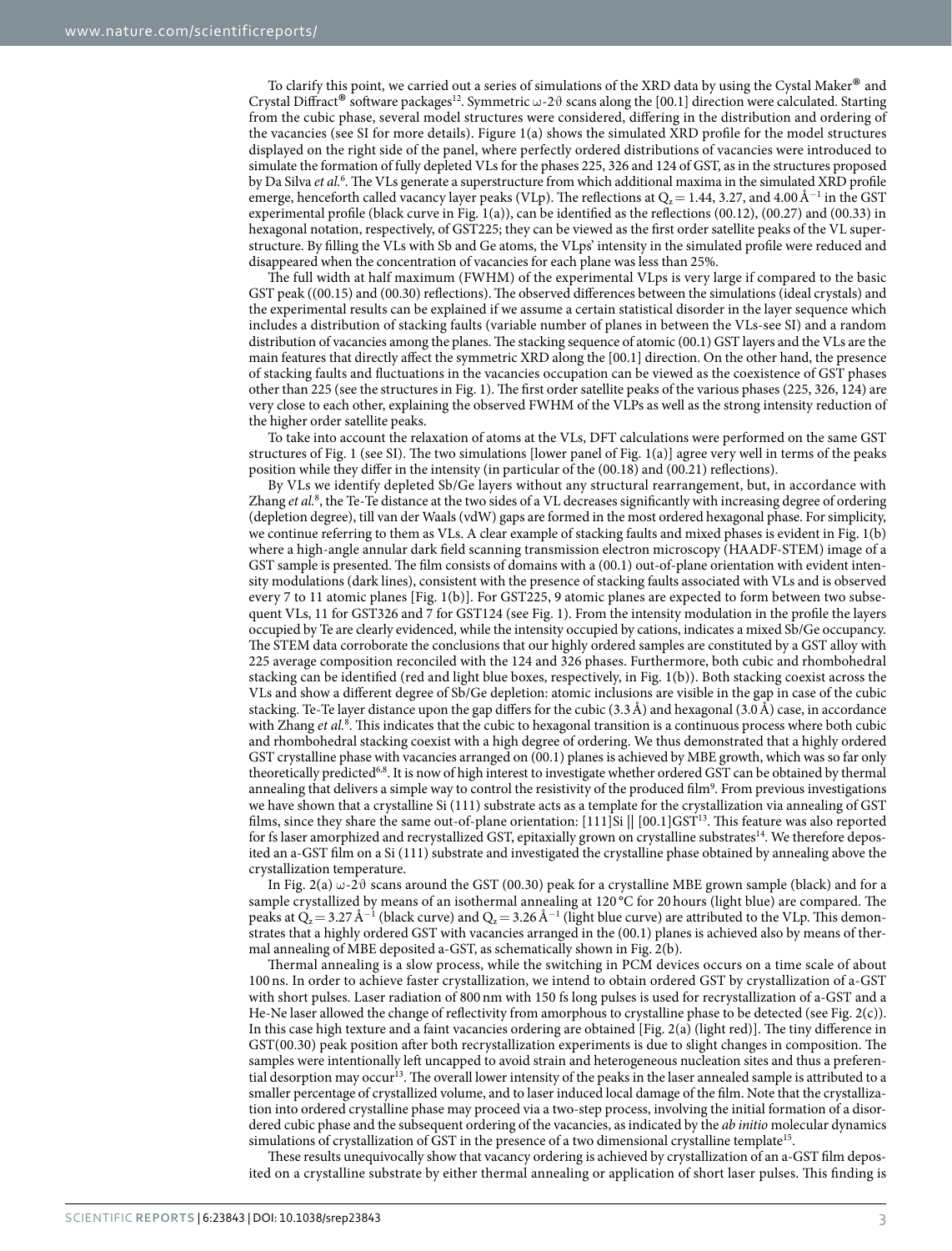

<span id="page-3-0"></span>**Figure 2.** (a) Superimposed  $\omega$ -2 $\vartheta$  scans for crystalline GST on Si (111) grown by MBE (black), a-GST crystallized by isothermal annealing (light blue) and by fs laser pulses (light red). All the curves are normalized to the GST peak and the multiplication factors are reported on the side. (**b**) Schematic of the crystallization process of a-GST deposited on Si (111) by annealing and (**c**) by application of fs laser pulses.

remarkable as it demonstrates that it is possible to create an ordered crystalline GST layer starting from a-GST and using different fabrication procedures.

Ordering of vacancies is therefore expected also in poly-GST.

The ordering of vacancies into VLs and later vdW gaps is expected to provide a reduction in the film resistivity. To this end, in [Fig. 3\(a\)](#page-4-0) we compare the in-plane resistivity as a function of temperature for different samples. a-GST annealed at 110 °C for 10 min (empty blue squares), which is crystalline but not yet ordered in term of vacancy planes, shows a negative temperature coefficient slope indication of a non metallic behaviour. Instead, the GST annealed at 170 °C for 1 h (filled blue squares), the as grown highly ordered GST with both cubic and rhombohedral stacking (filled orange squares), the GST in hexagonal phase obtained by annealing at 270 °C for 1h (filled blue triangles) all show a positive temperature coefficient slope (metallic behaviour) with systematically decreasing resistivity. This indicates a progressive increase in vacancy ordering, as given by the XRD intensity ratio ( $I_{V_{LP}}/I_{GST}$ ) between the VLp and the GST (00.30) peak.  $I_{V_{LP}}/I_{GST}$  ranges from zero (empty blue squares) for the disordered GST up to 1 (filled blue triangles) for the hexagonal GST. As already pointed out by Siegrist et al.<sup>[9](#page-5-8)</sup>, the MIT in GST is not due to a cubic to hexagonal phase transition but, as proposed by Zhang et al.<sup>[8](#page-5-7)</sup>, it relates to the ordering of localized vacancy clusters into layers. For comparison measurements taken from Siegrist *et al.*[9](#page-5-8) relative to cubic poly-GST (empty black squares) and hexagonal GST (filled black triangles) are shown. It is evident that the resistivity values for poly-GST are systematically higher as compared to the highly ordered single-crystalline counterpart. In particular, highly-ordered as-grown GST shows resistivity similar to the hexagonal poly-GST. We thus enlarge the range of resistivity by employing epitaxially grown GST. Most importantly, the present study definitely establishes a direct link between ordering in GST and the MIT and thus provides the experimental confirmation of theoretical prediction<sup>8</sup>.

In addition we show that the MIT occurs within the onset of cubic phase formation (non ordered annealed at 110 °C for 10min) and the slightly ordered cubic phase, as seen by the sample annealed at 170 °C for 1 h that displays a metallic behaviour and a  $I_{VLp}/I_{GST}= 0.01$ .

In conclusion we have demonstrated that it is possible to fabricate single-crystalline and highly ordered GST, which was so far only predicted by theoretical calculations<sup>6[,7](#page-5-6)</sup>. The ordering of vacancies into layers was obtained for both MBE as grown crystalline GST, and a-GST crystallized by conventional annealing or fs-laser pulses. This indicates that the ordering in GST occurs regardless of the fabrication method. In particular, the fabrication of single-crystalline material facilitates the direct observation of the VLs via XRD and TEM and allows us to clearly demonstrate that the MIT in GST starts in the cubic phase and arises from ordering, where the formation of VLs plays a fundamental role. Most interestingly, the degree of ordering can be tuned in a controlled fashion, enabling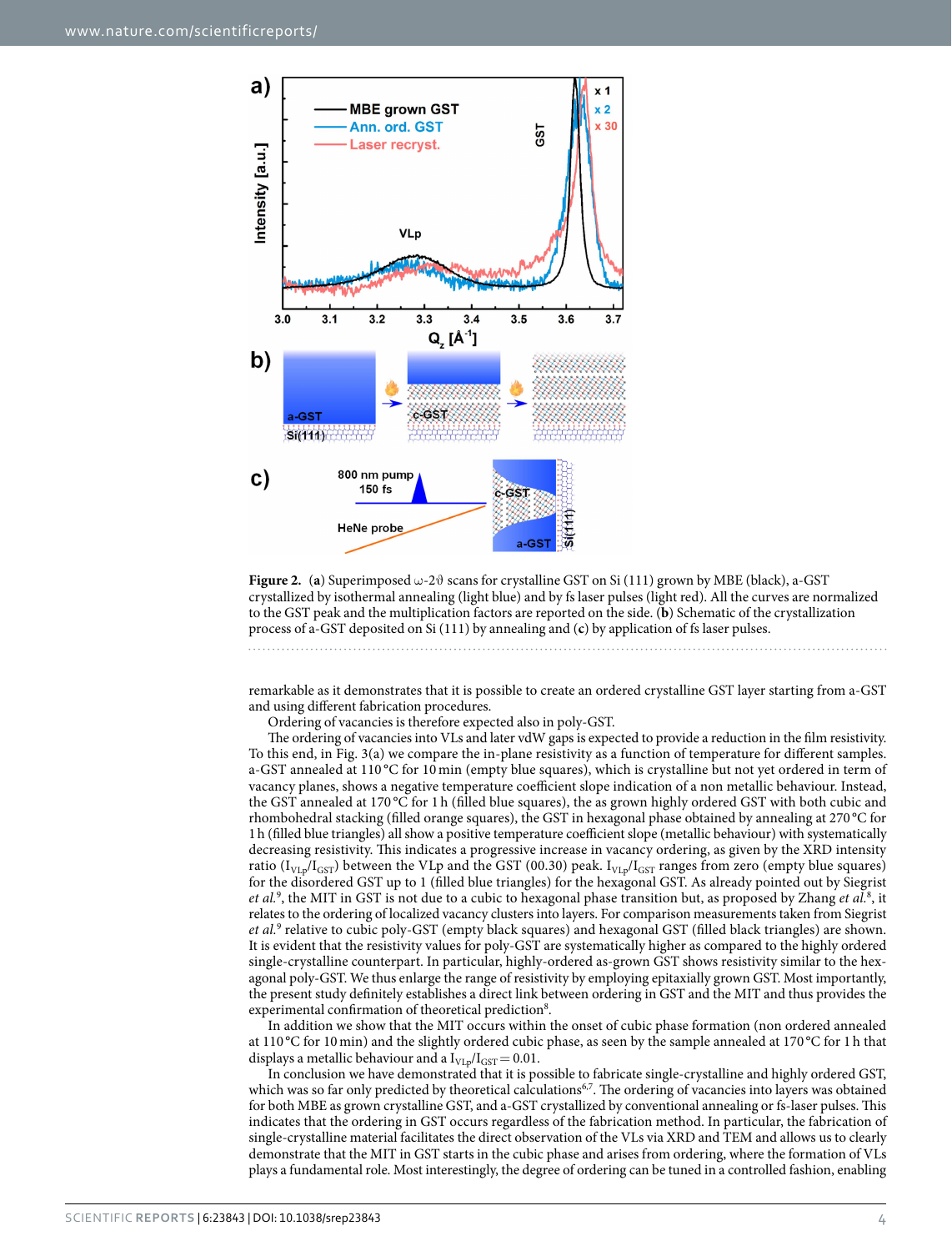

<span id="page-4-0"></span>

us to obtain a large range of resistivity. In particular, this finding is promising for the realization of memory cells. Very recently the MBE technique was successfully used to fabricate poly-GST in memory cells resulting in state of the art electrical performanc[e16.](#page-5-15) Employing ordered GST might offer benefits similar to chalcogenide superlattices<sup>17</sup> and allow the realization of cells with larger programming windows.

**Methods MBE growth.** Growth of epitaxial GST on Si (111) substrates was performed employing molecular beam epitaxy. Prior deposition, the Si substrates (p-type) with resistance of  $1-10 \Omega^*$ cm, were prepared using standard procedure<sup>[11,](#page-5-10)18</sup> and introduced in the MBE system for backing procedure as described elsewhere<sup>[19](#page-5-18)</sup> before being introduced in the growth chamber. Here the Sb-terminated Si (111) surface reconstruction is obtained by different annealing (see Boschker *et al.*[20](#page-5-19) for details). Surface reconstructions and *in-situ* deposition characterization are performed by reflection high-energy electron diffraction. The deposition of the GeTe-Sb<sub>2</sub>Te<sub>3</sub> alloys was performed at substrate temperature of 250 °C in a vacuum condition of ~10<sup>-10</sup> mbar. Flux ratio between the elemental sources of the GST where properly chosen in order to obtain layers with different compositions. In the specific case of the GST225 composition, flux ratios of 3.2 and 2.1 were used for Sb/Ge and Te/Sb.

**XRD.** Samples were characterized by means of *ex-situ* X-ray diffraction (XRD), utilizing a PANalytical X' Pert PRO MRD diffractometer with Ge (220) hybrid monocromator, Employing a Cu K $\alpha_1$  radiation ( $\lambda = 1.540598 \text{ Å}$ ). Specular  $\omega$ -2 $\vartheta$  scans were performed in double axes mode in order to access the growth direction of the films, in a range of 10°–110°, with a step 0.02° and integration time of 2.5 s.

**HAADF-STEM.** JEOL ARM200F Cold FEG STEM working at 200 kV was adopted to obtain High Resolution micrographs of the sample. The High Angle Annular Dark Field STEM images were obtained with a convergence semiangle of 33 mrad, allowing for a nominal resolution of about 0.68Å, with an inner detection semiangle of 83 mrad. Scanning was performed using a dwell time per pixel of 40 µs and a beam current of  $\approx$  50 pA. The film was observed in the [110] zone axis, containing the c-axis direction, in order to directly observe the stacking sequence of the atomic planes along it. HAADF-STEM directly relates the micrograph contrast to the atomic number (Z-contrast), allowing a straightforward interpretation of the images in terms of Ge/Sb and Te layers, plane spacing and van der Waals gap presence. The sample was prepared by standard cross-sectional mechanical polishing followed by  $Ar+$  ion milling at LN<sub>2</sub> temperature, using a Gatan PIPSII system. Ion energy was set from 2.0 keV to 0.1 keV in order to avoid sample amorphization and damaging.

Average composition is measured by energy dispersive X-ray diffraction.

**Laser crystallization of a-GST.** The crystallization experiment of a-GST layers through laser radiation was performed employing as a pump, a 800 nm Ti:Sa pulsed laser with pulse duration of 150 fs and temporal Gaussian pulse shape, repetition rate of 1 kHz, which reduces the energy loss due the heat transfer in the sample. In order to monitor *in-situ* the change in reflectivity upon amorphous to crystalline phase transition, a He-Ne laser, overlapped to the pump, was used as a probe (see schematic in [Fig. 2\(c\)\)](#page-3-0). The thickness of the a-GST sample was chosen in such a way to match the penetration depth of the laser, which can reach the Si substrate, the latter important as template for the crystallization<sup>13,14</sup> ([Fig. 2\(c\)](#page-3-0)).